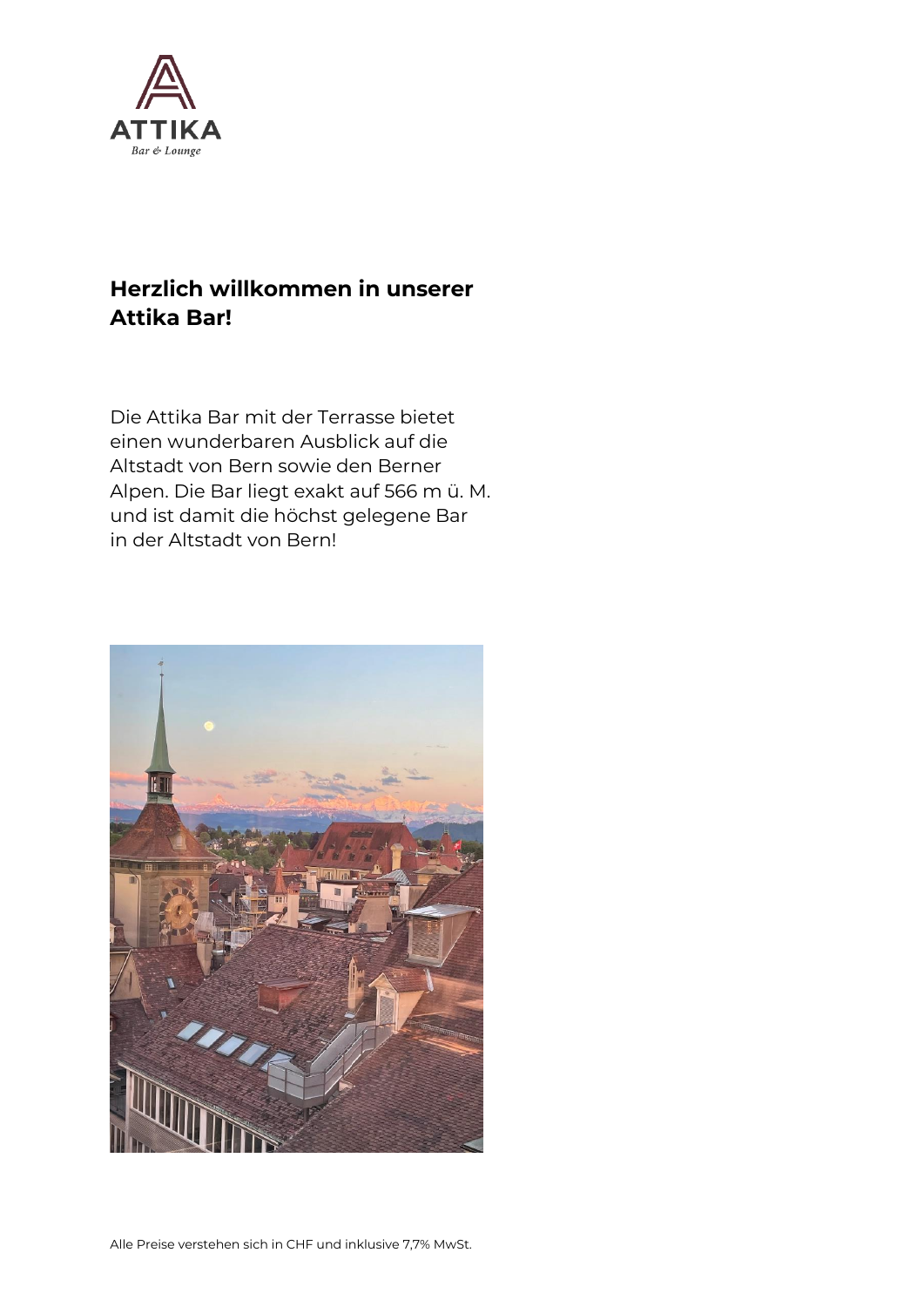

| <b>OFFENWEIN - WEISS</b>                                                                                             | 10cl / 75cl                   |
|----------------------------------------------------------------------------------------------------------------------|-------------------------------|
| <b>SCHWEIZ</b>                                                                                                       |                               |
| Heida du Valais AOC, Grand Métral<br>Plan Loggier Trois, Bonvin, Wallis 8.00 / 54.00<br>Pinot Blanc, Sylvaner, Heida | 8.00 / 54.00                  |
| <b>ITALIEN</b>                                                                                                       |                               |
| Roero Arneis<br>Lugana DOC Cà dei Frati                                                                              | 8.00 / 54.00<br>8.00 / 54.00  |
| <b>PORTUGAL</b>                                                                                                      |                               |
| Alvarinho Soalheiro, Portugal                                                                                        | 8.00 / 54.00                  |
| <b>OFFENWEIN - ROSÉ</b>                                                                                              | 10cl / 75cl                   |
| <b>SCHWEIZ</b>                                                                                                       |                               |
| Rosato Merlot Ticino                                                                                                 | 7.50 / 49.00                  |
| <b>OFFENWEIN - ROT</b>                                                                                               | 10cl / 75cl                   |
| <b>SCHWEIZ</b>                                                                                                       |                               |
| Syrah du Valais<br>Cuvée rouge Barrique<br>Clos du Château, Bonvin, Wallis                                           | 8.00 / 54.00<br>9.50 / 64.00  |
| <b>ITALIEN</b>                                                                                                       |                               |
| Ripasso della Valpolicella<br>Sondraia, Bolgheri Superiore                                                           | 8.00 / 54.00<br>12.50 / 89.00 |
| <b>SPANIEN</b>                                                                                                       |                               |
| Badaceli, Bodegas, Priorat                                                                                           | 11.50 / 79.00                 |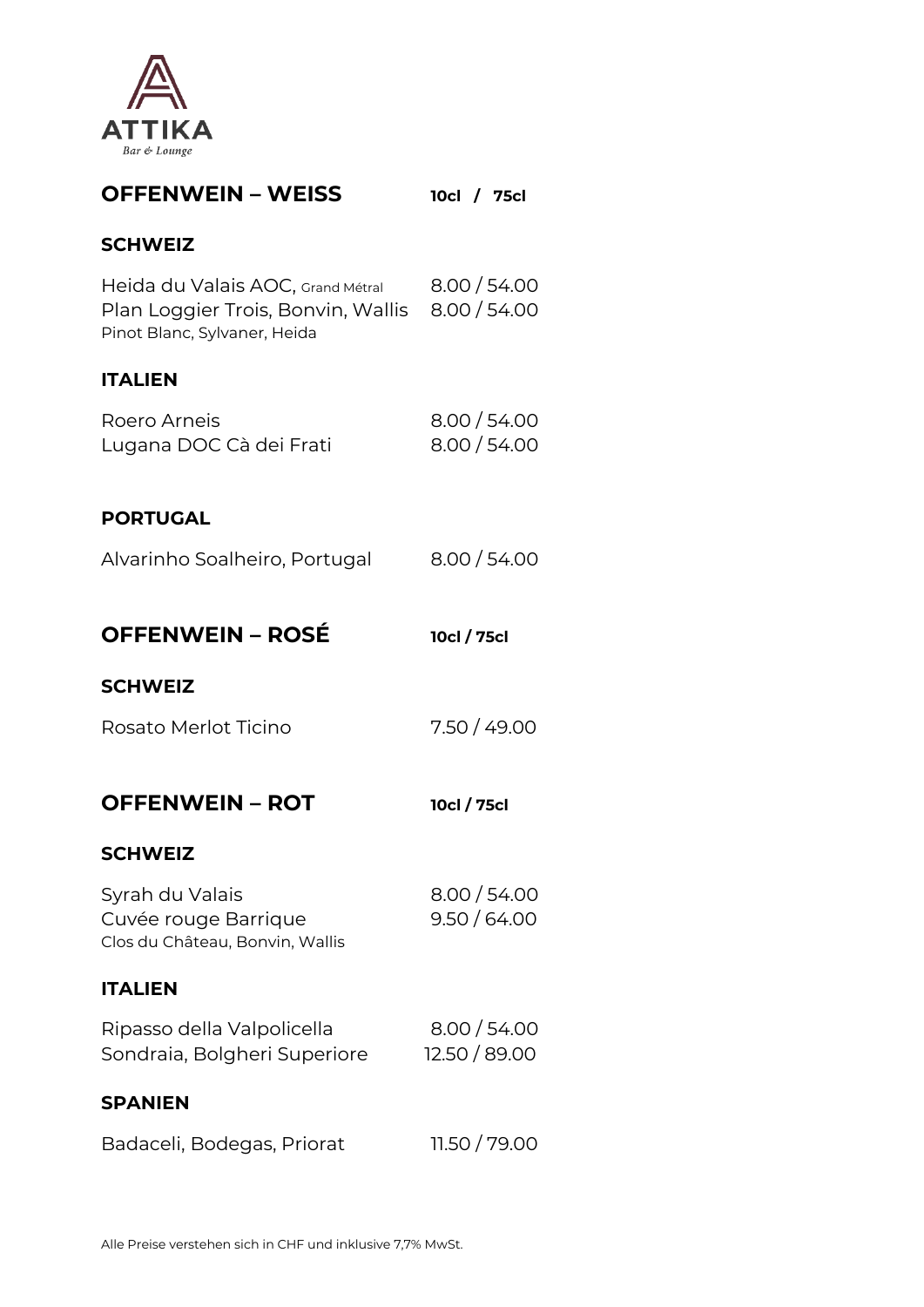

# **CHAMPAGNER & PROSECCO**

|                                                                                                                                                                                                                               | <b>10cl</b> |            | / 37.5cl / 75cl                                              |                                                              |
|-------------------------------------------------------------------------------------------------------------------------------------------------------------------------------------------------------------------------------|-------------|------------|--------------------------------------------------------------|--------------------------------------------------------------|
| Champagner                                                                                                                                                                                                                    |             |            |                                                              | 14.00 / 45.00 / 89.00                                        |
| Laurent Perrier<br>Prosecco                                                                                                                                                                                                   | 8.50        | $\sqrt{ }$ |                                                              | /56.00                                                       |
| <b>OFFENBIER</b>                                                                                                                                                                                                              |             |            |                                                              | 20cl / 30cl                                                  |
| <b>Volkshaus Bier</b><br>Bärengold Gurten<br>Panaché<br>Grimbergen                                                                                                                                                            |             |            | 5.20                                                         | 4.90 / 5.50<br>4.90 / 5.50<br>4.90 / 5.50                    |
| <b>FLASCHENBIER</b>                                                                                                                                                                                                           |             |            |                                                              | 33cl / 50cl                                                  |
| Feldschlösschen alkoholfrei                                                                                                                                                                                                   |             |            | 4.90                                                         |                                                              |
| Schneider Weisse                                                                                                                                                                                                              |             |            |                                                              | 8.00                                                         |
| <b>SOFTDRINKS</b>                                                                                                                                                                                                             |             |            |                                                              |                                                              |
| <b>Berner Wasser</b><br>Mineralwasser mit / ohne Gas<br>Mineralwasser mit / ohne Gas<br>Coca Cola / Coca Cola Zero<br>Schweppes Tonic, Bitter Lemon<br>Weitere diverse Softgetränke<br>Orangensaft<br>Tomatensaft, Ananassaft |             |            | 50cl<br>40cl<br>80cl<br>33cl<br>20cl<br>33cl<br>20cl<br>20cl | 4.00<br>5.00<br>9.00<br>5.00<br>5.00<br>5.00<br>5.00<br>5.00 |
| <b>KAFFEE / TEE</b>                                                                                                                                                                                                           |             |            |                                                              |                                                              |
| Kaffee Crème / Espresso / Tee<br>Cappuccino<br>Latte Macchiato                                                                                                                                                                |             |            |                                                              | 5.00<br>6.00<br>6.50                                         |
| Espresso Martini, Espresso, Vodka,<br>Kahlua, Zuckersirup, Muskatnuss (kalt)                                                                                                                                                  |             |            |                                                              | 14.00                                                        |
| Dark Continent<br>Kaffee, Amarula Liqueur, Schlagrahm (warm)                                                                                                                                                                  |             |            |                                                              | 12.00                                                        |
| Irish Coffee<br>Kaffee, Tullamore Dew, Schlagrahm (warm)                                                                                                                                                                      |             |            |                                                              | 12.00                                                        |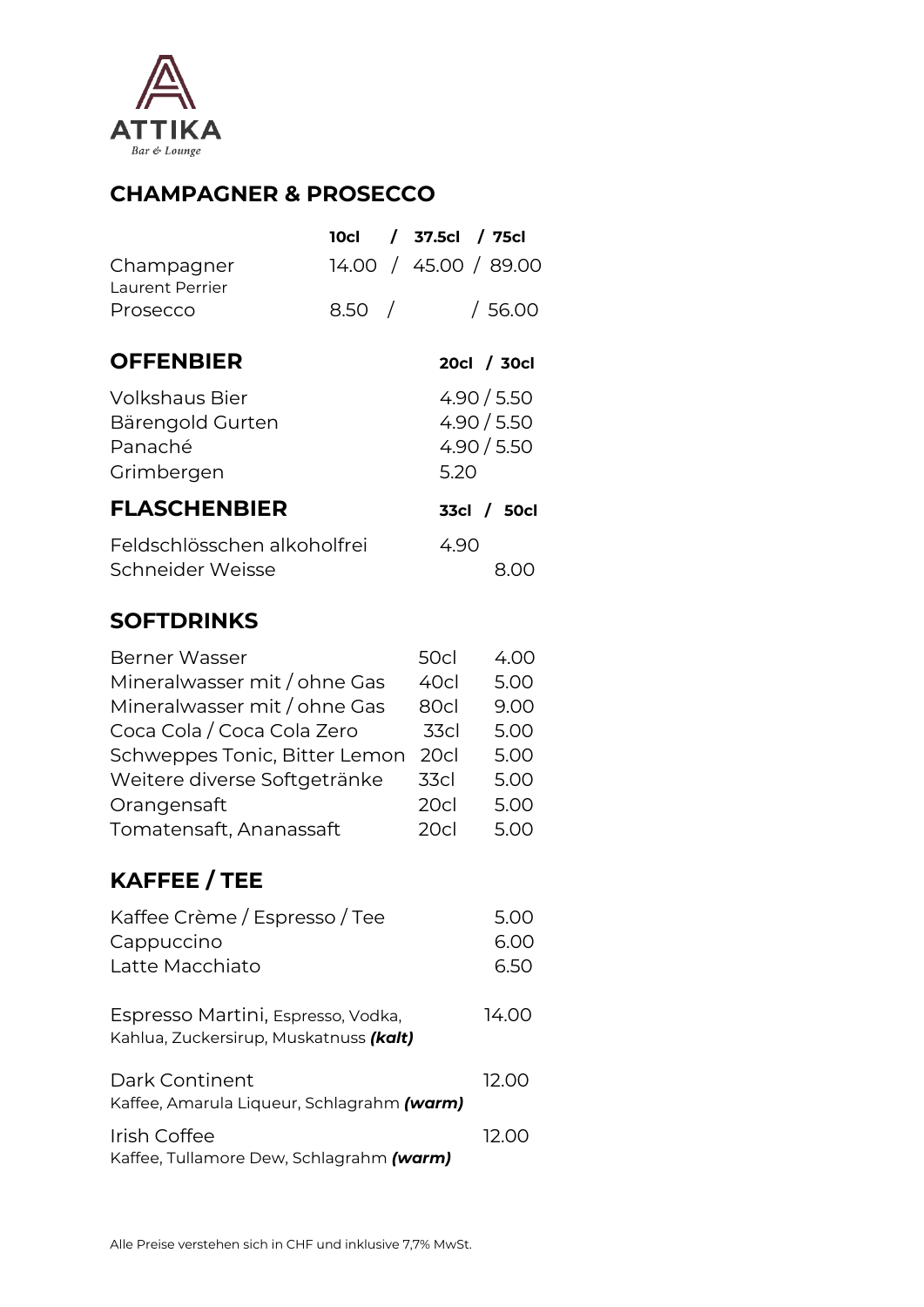

# **COCKTAILS**

#### **KLASSIKER**

| Cosmopolitan<br>Vodka Absolut, Cointreau<br>Zitronen und Preiselbeeren                            | 14.00 |
|---------------------------------------------------------------------------------------------------|-------|
| Winter-Negroni<br>Winter-Gin, Punt e Mes<br>Campari                                               | 14.00 |
| Stressed Out<br>Dry Gin, Chartreuse grün, Absinth<br>Limettensaft, Zuckersirup                    | 14.00 |
| Old Cuban<br>Havanna 7 years, Limettensaft,<br>Zuckersirup, Minzeblätter, Prosecco                | 14.00 |
| Lady Flamenco<br>Carlos I, Havana 7 years, Cherry Heering<br>Himbeeren, Orangensaft, Zitronensaft | 14.00 |
| 5 <sup>th</sup> Element<br>Single Barrel, Amaretto, Cherry Heering<br>Hibiskus, Zitronensaft      | 16.00 |
| Capitano (flambiert)<br>Southern Comfort, Bourbon Whisky, Amaretto,<br>Orangensaft, Zitronensaft  | 16.00 |
| Devil's Margarita<br>Jose Cuervo Silver, Cointreau<br>Zitronensaft, Ripasso                       | 14.00 |
| Vanilla Sky<br>Absolut Vodka, Calliano, Baileys,<br>Himbeerpüree                                  | 14.00 |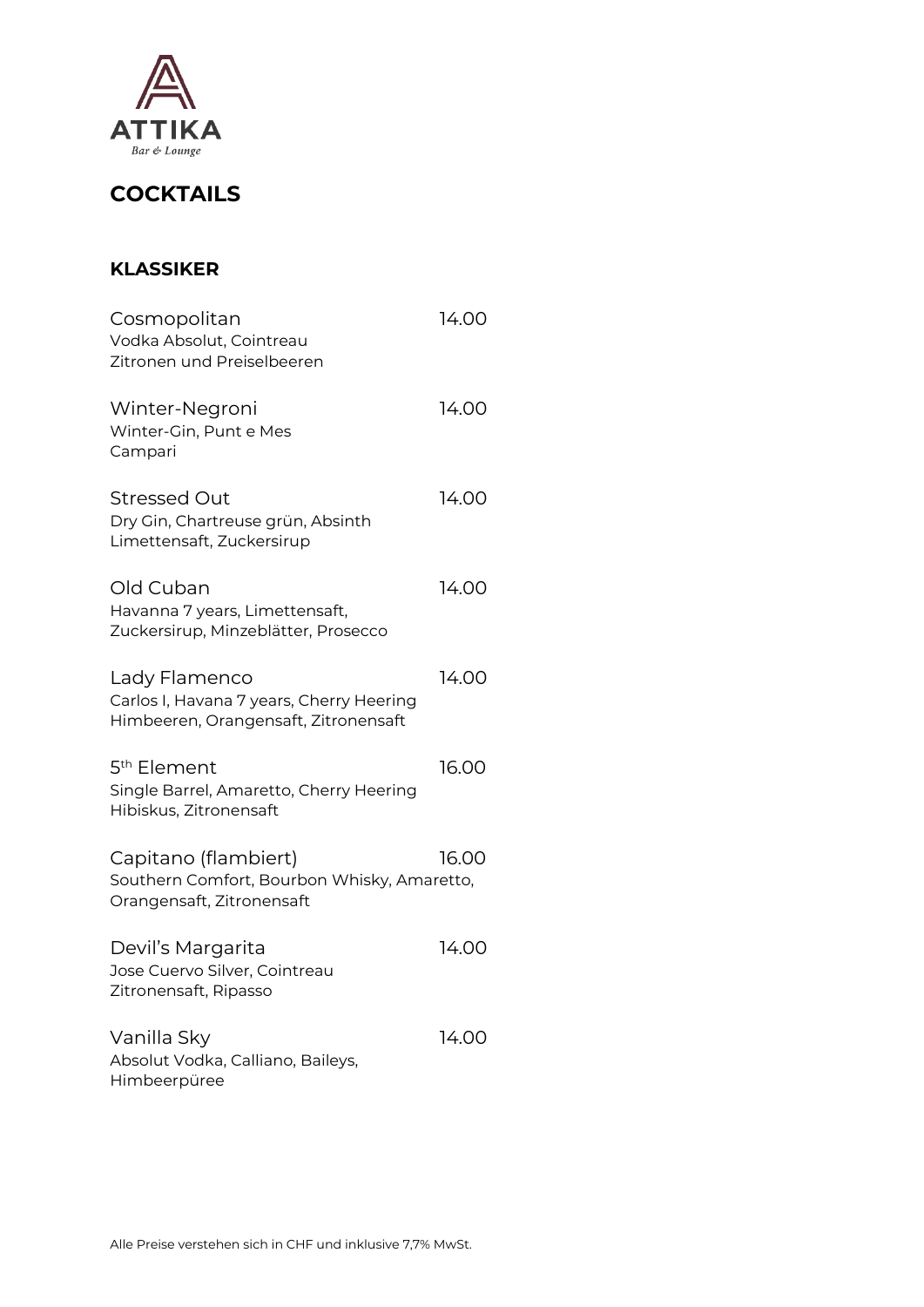

### **ATTIKA SPECIALS**

| Attika at Night<br>Malfy Gin Rosa, St. Germain Edelflower<br>Zitronensaft, Prosecco      | 16.00 |
|------------------------------------------------------------------------------------------|-------|
| P.S. I Love You<br>Vodka, Amaretto, Baileys<br>Kahlua, Rahm                              | 16.00 |
| Attika Erdbeer Caipiroska<br>Absolut Lime, Rose's Lime<br>frische Erdbeeren, Soda Wasser | 16.00 |
| Smoked Bloody Mary                                                                       | 14.00 |
| Smoked Old Fashioned<br>Woodford Reserve, Zucker,<br>Orange Bitters, Angostura           | 16.00 |

### **Traditionell**

| Hurricane                                                                                | 14.OO |
|------------------------------------------------------------------------------------------|-------|
| Rum Plantation 3 years, Havanna 7 years<br>Amaretto, Mangopüree, Orangensaft, Ananassaft |       |
| Piña Colada                                                                              | 14.OO |
| Plantation 3 years                                                                       |       |
| Kokospüree, frische Ananas                                                               |       |
| Mojito<br>Plantation 3 years, Limetten,<br>brauner Zucker, Soda Wasser, Minzeblätter     | 13.00 |
| Diverse Sour's                                                                           | 13.00 |
| <b>Monats - Cocktail</b>                                                                 | 13.00 |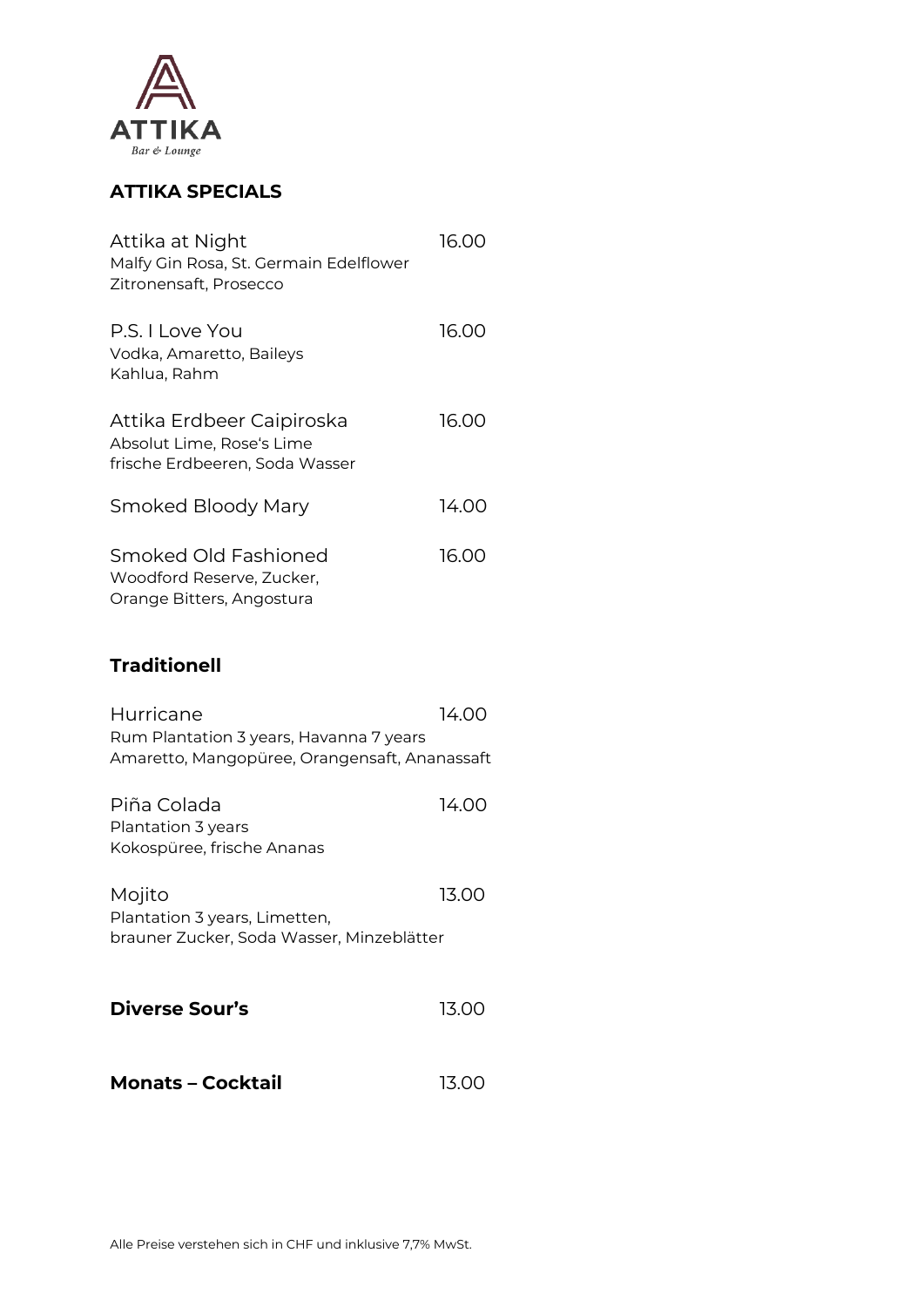

## **Alkoholfreie Cocktails**

| Gin Tonic alkoholfrei                                                                                                                                                                                                                                        | 10.00                                                                                                  |
|--------------------------------------------------------------------------------------------------------------------------------------------------------------------------------------------------------------------------------------------------------------|--------------------------------------------------------------------------------------------------------|
| Virgin Colada<br>Ananassaft, Kokossirup<br>Zitronensaft, Rahm                                                                                                                                                                                                | 11.00                                                                                                  |
| <b>Five Fruits</b><br>Ananassaft, Orangensaft, Pfirsichpüree<br>Zitronensaft, Grenadine                                                                                                                                                                      | 11.00                                                                                                  |
| Virgin Mojito<br>Limetten, brauner Zucker<br>Minzeblätter, Apfelschorle                                                                                                                                                                                      | 11.00                                                                                                  |
| <b>Beeren Dreams</b><br>Waldbeeren, Zitronensaft,<br>Sprite, Minze                                                                                                                                                                                           | 11.00                                                                                                  |
| Caribbean Sunrise<br>Orangensaft, Ananassaft,<br>Zitronensaft, Grenadinesirup                                                                                                                                                                                | 11.00                                                                                                  |
| Bora Bora<br>Coconut's Cream, Passionssaft,<br>Ananassaft, Grenadinesirup                                                                                                                                                                                    | 11.00                                                                                                  |
| <b>Aperitif / Digestif</b>                                                                                                                                                                                                                                   |                                                                                                        |
| Aperol / Crodino Spritz<br>Campari (23%)<br>Cynar<br>Martini weiss / rot<br>Appenzeller<br>Ramazotti<br>Pastis<br>Averna<br>Zingi Spritz (ohne Alkohol)<br>Crodino Spritz (ohne Alkohol)<br>San Bitter (ohne Alkohol)<br>Chinotto (ohne Alkohol)<br>Absinthe | 10.00<br>8.00<br>8.00<br>8.00<br>8.00<br>8.00<br>8.00<br>8.00<br>8.00<br>8.00<br>6.00<br>6.00<br>14.00 |

Baileys 9.00 Amaretto 9.00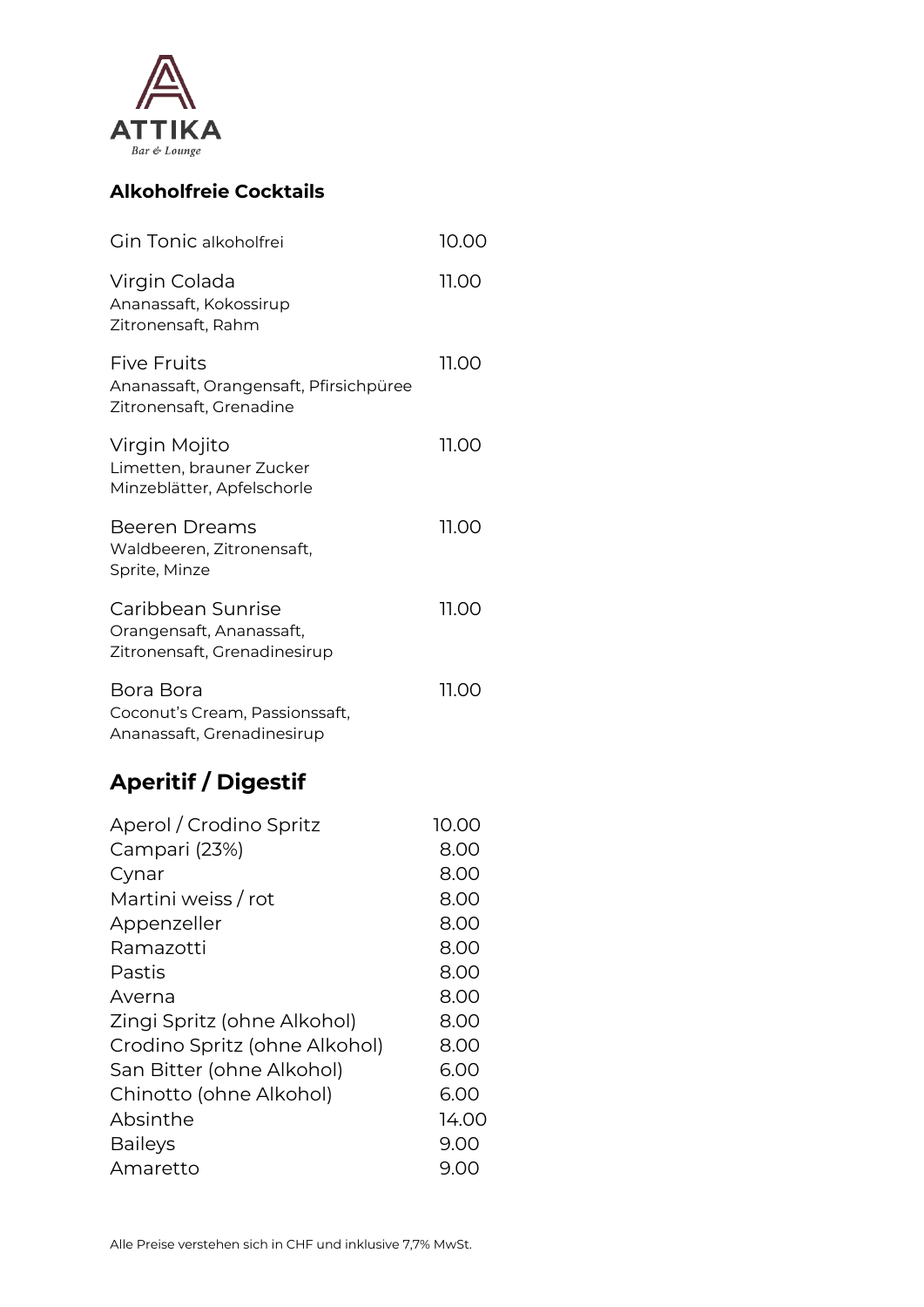

# **Long Drinks**

| 13.00 |
|-------|
| 12.00 |
| 13.00 |
| 13.00 |
| 13.00 |
| 10.00 |
|       |

# **Whisky / Single Malt etc.**

#### **Single Malt Scotland**

| The Macallan<br>12 years, Double Cask                                     |           | 40% 4cl | 16.00         |
|---------------------------------------------------------------------------|-----------|---------|---------------|
| Glenfiddich<br>12 years                                                   |           |         | 40% 4cl 14.00 |
| The Balvenie<br>12 years                                                  |           | 40% 4cl | 14.00         |
| Benriach<br><b>Peated Quarter Cask</b>                                    |           | 46% 4cl | 16.00         |
| Attika Rarität<br>unsere Empfehlung                                       |           |         | 4cl 18.00     |
| <b>Scotch Whisky</b>                                                      |           |         |               |
| <b>Single Malt</b><br><b>Highland Park</b><br>12 years Old, Viking Honour |           | 40% 4cl | 14.00         |
| Blended<br>Monkey Shoulder                                                |           | 40% 4cl | 14.00         |
| <b>Swiss Whisky</b>                                                       |           |         |               |
| <b>Single Malt</b><br>Swiss Mountain                                      | Fassst. % | 4cl     | 18.00         |

Ice Label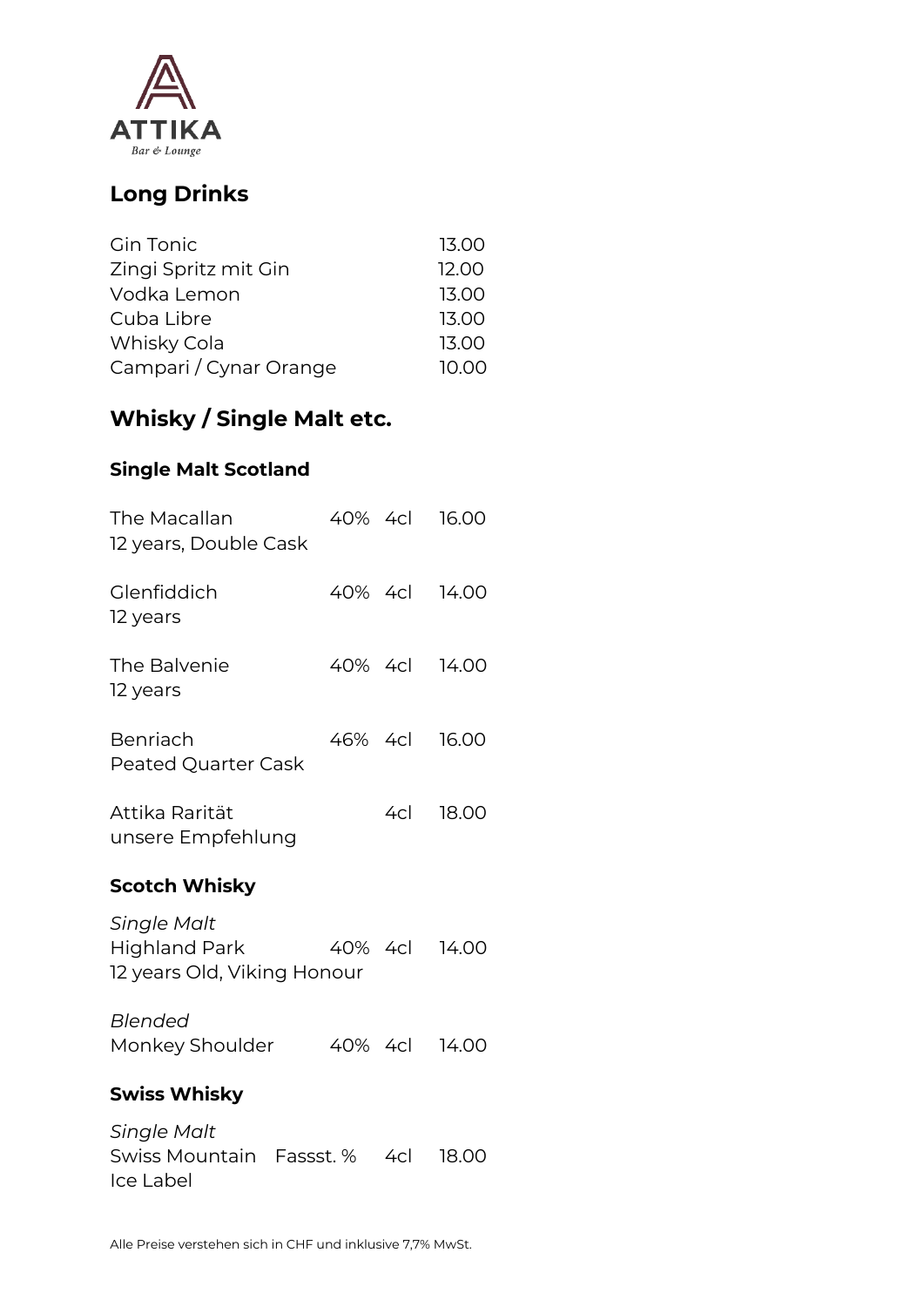

| <b>Irish Whisky</b>                                    |               |       |
|--------------------------------------------------------|---------------|-------|
| Blended<br>Tullamore D.E.W.                            | 40% 4cl 12.00 |       |
| <b>American Whisky</b><br>Jack Daniel's<br>Old No. 7   | 40% 4cl 12.00 |       |
| Jack Daniel's<br>Honey                                 | 35% 4cl 12.00 |       |
| Jack Daniel's<br>Single Barrel Select                  | 45% 4cl 14.00 |       |
| Jack Daniel's<br>Tennessee Rye                         | 45% 4cl       | 12.00 |
| Gentleman Jack                                         | 40% 4cl       | 14.00 |
| <b>Woodford Reserve</b><br>Straight Bourbon            | 43,2% 4cl     | 14.00 |
| <b>Whisky Liqueur</b><br>Southern Comfort<br>Old No. 7 | 35% 4cl       | 12.00 |
| Cognac / Armagnac / Brandy                             |               |       |
| Cognac<br>XO Elegance                                  | 40% 2cl 16.00 |       |
| Grand Armagnac VSOP 40% 2cl 14.00<br>Paul du Vignau    |               |       |
| Carlos I                                               | 40% 2cl 14.00 |       |
| Vodka<br>Vodka Beluga                                  | 40% 4cl       | 14.00 |
| Vodka Russian Standard 40%4cl                          |               | 12.00 |
| Vodka Absolut                                          | 40% 4cl       | 12.00 |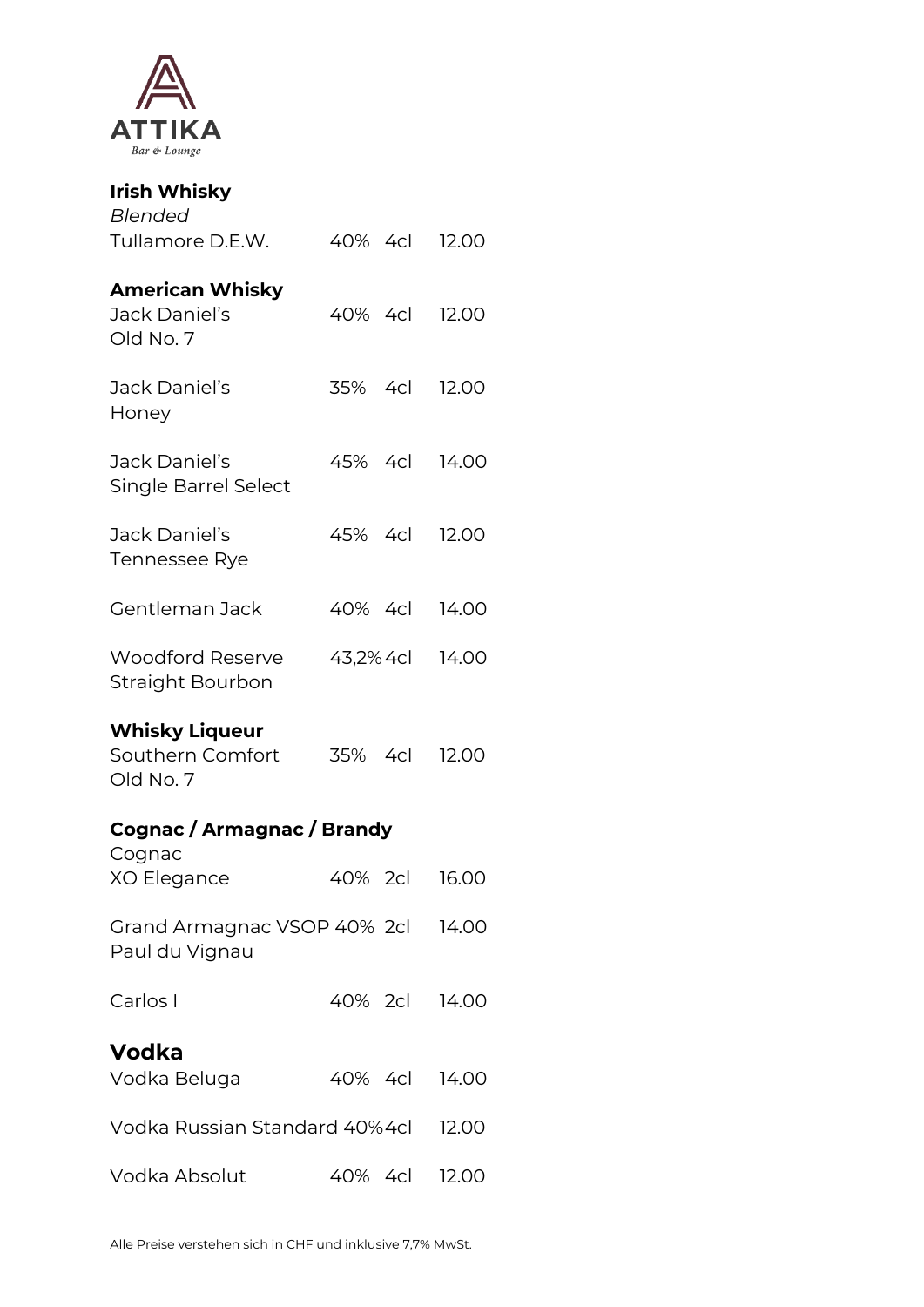

# **Gin**

| Gin Bombay                                    | 40% 4cl   | 12.00 |
|-----------------------------------------------|-----------|-------|
| Gin Hendrick's                                | 41.4% 4cl | 14.00 |
| Gin Brockman's                                | 40% 4cl   | 14.00 |
| Malfy rosa                                    | 41% 4cl   | 14.00 |
| Matte Gin                                     | 41% 4cl   | 14.00 |
| Gin Chameleon                                 | 42% 4cl   | 15.00 |
| <b>RUM</b>                                    |           |       |
| Havanna 7 years                               | 40% 4cl   | 14.00 |
| <b>Bumbu</b>                                  | 35% 4cl   | 14.00 |
| Plantation xo                                 | 40% 4cl   | 15.00 |
| Opthimus 15 years                             | 38% 4cl   | 15.00 |
| <b>Grappa</b>                                 |           |       |
| Grappa di Nebbiolo 44% 2cl<br>Riserva, Sibona |           | 12.00 |
| Grappa Berta<br>Nebbiolo, Barolo, TreSoliTre  | 43% 2cl   | 14.00 |
| Grappa Tignanello<br>Marchesi Antinori        | 42% 2cl   | 14.00 |